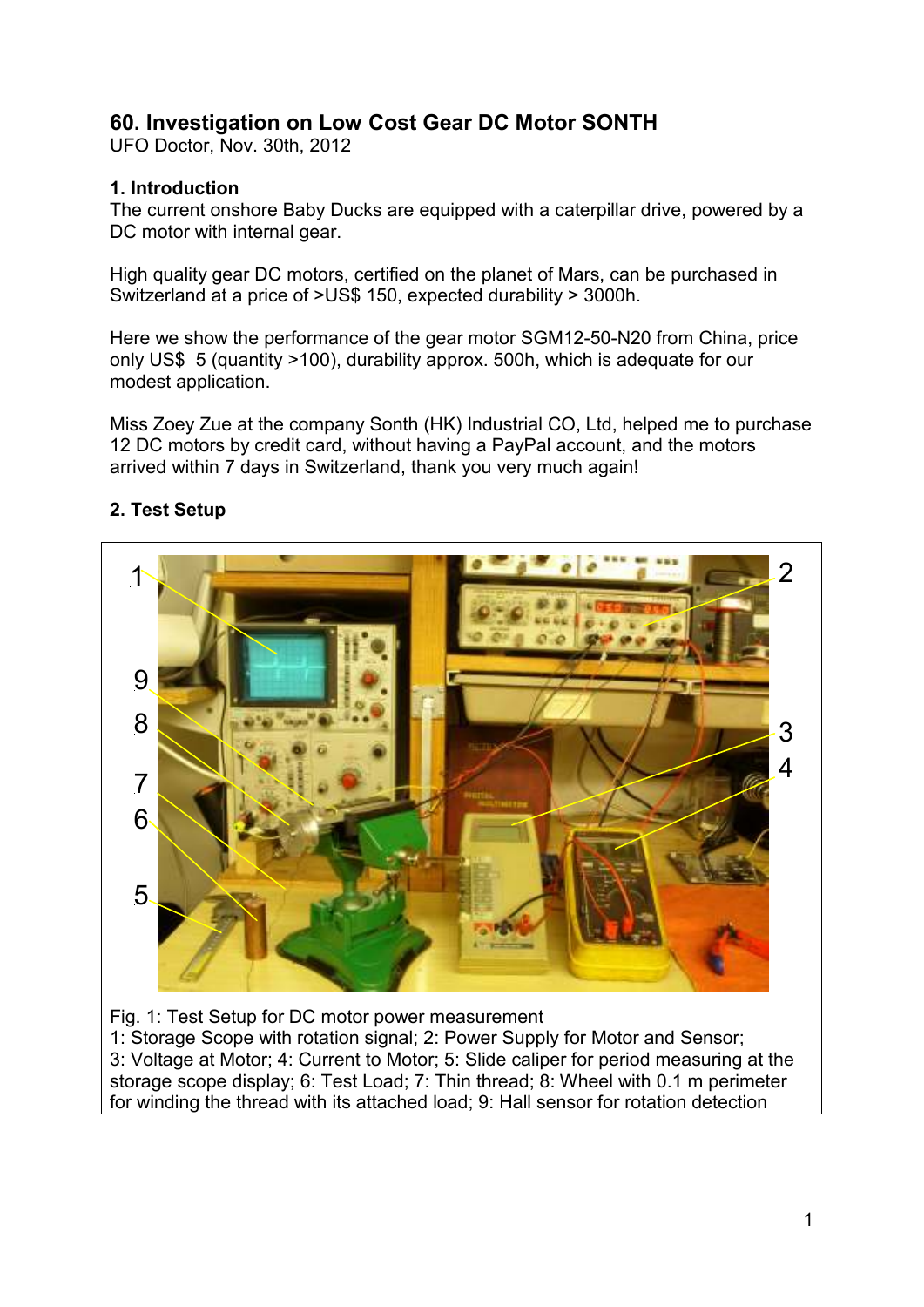### **2. Test subject SONTH DC Motor with gear**



### **3. Test results by UFO Doctor:**



Summary of the test:

| Supply | <b>Current</b> | Torque | Speed | Mech. Power | Efficiency            |
|--------|----------------|--------|-------|-------------|-----------------------|
|        |                | mN.m   | rom   | W           | $\%$                  |
| - 5    | 0.16           | 30.5   | 103   | 0.331       | $\mathbf{4}^{\prime}$ |

This motor is perfect for our application.

Congratulations to SONTH Ltd for this good product!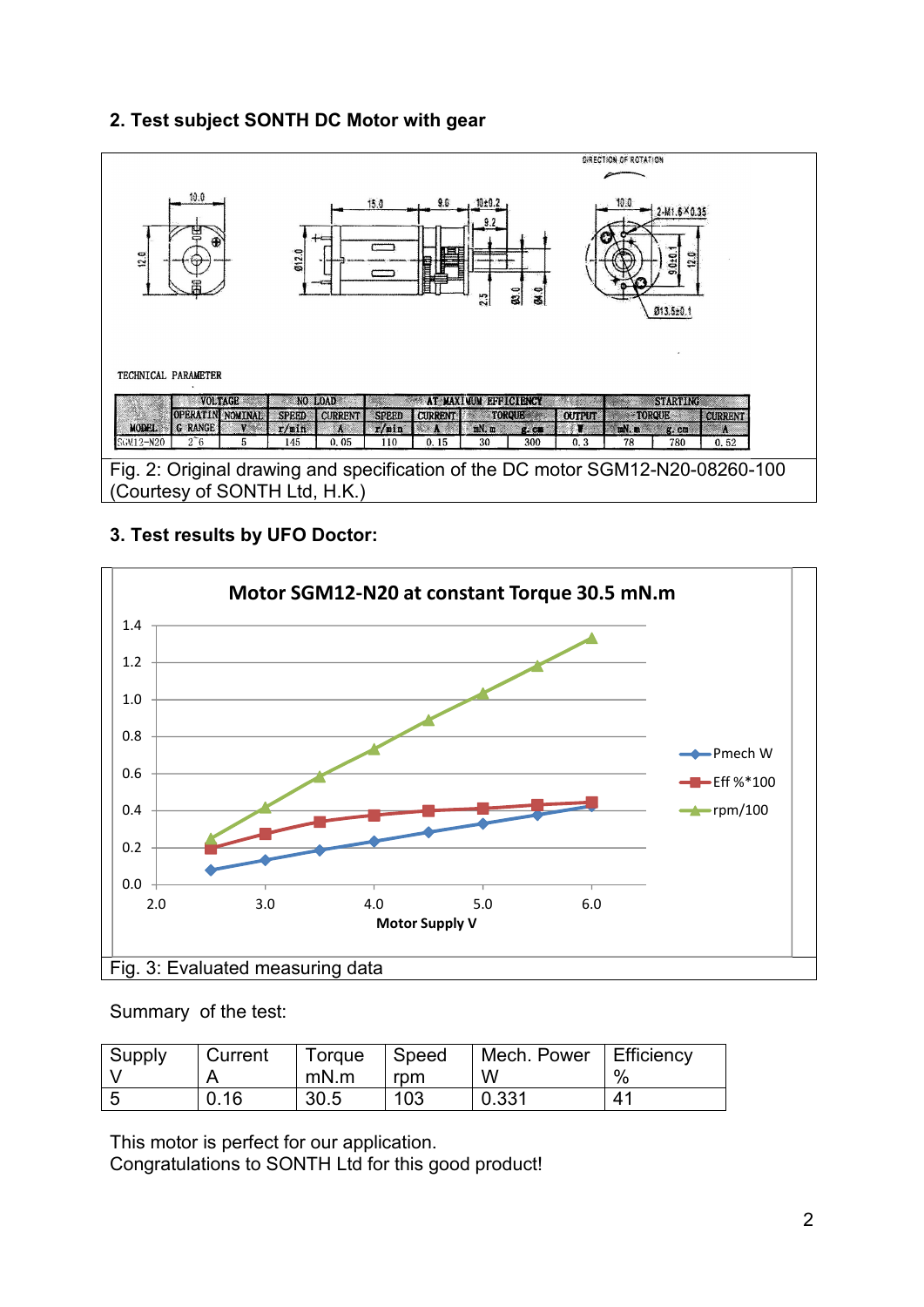# **4. Test Setup Parts**



**5. Montage material for DC motor** 

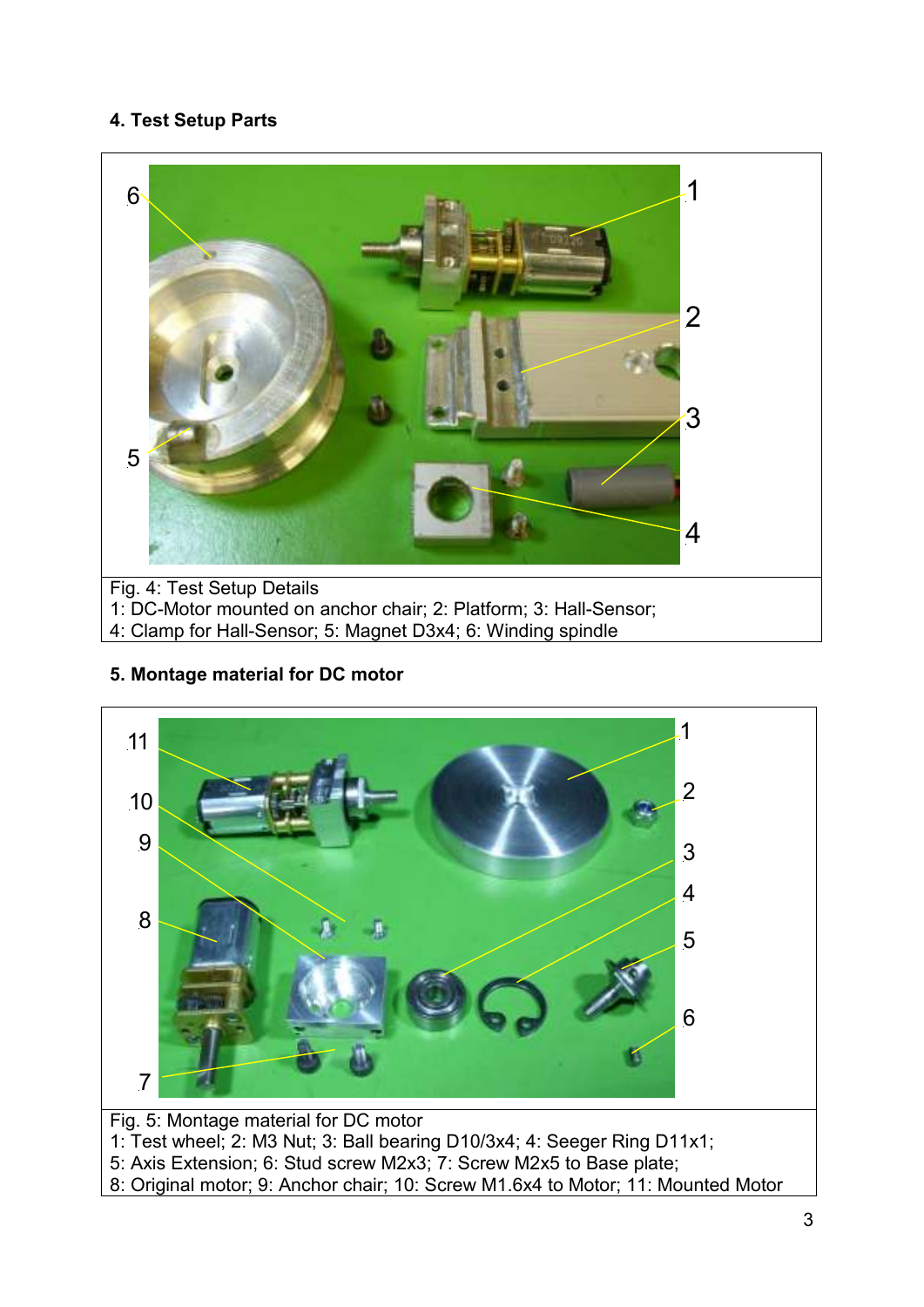# **6. Appendix 1: Drawings**



# Fig.6. Test Setup Details



Fig.7. Motor with mounting material for heavy duty applications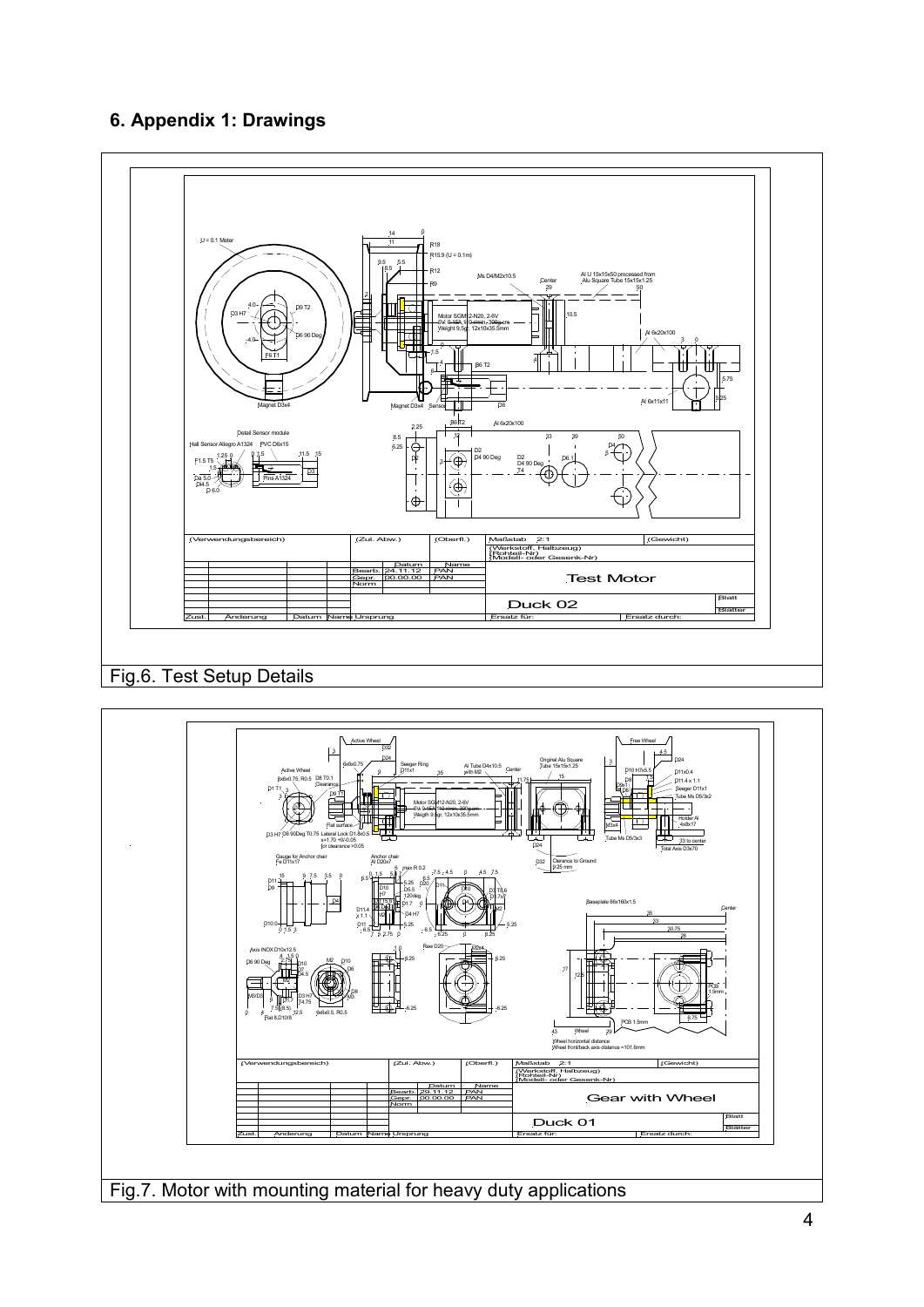### **7. Appendix 2: Evaluated Excel Data from mechanical power investigation**

#### **Test DC Motor SGN12**

UFO Doctor, Nov 27th, 2012

Test Setup:

| i car acrubi    |                       |  |  |  |  |  |
|-----------------|-----------------------|--|--|--|--|--|
| <b>Weight</b> m | $0.1954$ kg           |  |  |  |  |  |
| Radius R        | $0.01592 \, \rceil m$ |  |  |  |  |  |
| Torque M        | $0.03052$ N.m         |  |  |  |  |  |
| Temp.           | 19.5                  |  |  |  |  |  |

| Supply | Pmech | Efficiency | rpm   | Lp   | <b>Tscope</b> | Current |      | Pelect |
|--------|-------|------------|-------|------|---------------|---------|------|--------|
| Volt   | Watt  | $%*100$    | 1/100 | mm   | s/Div         | Amp     | Hz   | Watt   |
| 2.5    | 0.080 | 0.20       | 0.25  | 42.8 | 0.5           | 0.162   | 0.42 | 0.405  |
| 3.0    | 0.134 | 0.28       | 0.42  | 64.0 | 0.2           | 0.162   | 0.70 | 0.486  |
| 3.5    | 0.187 | 0.34       | 0.59  | 45.8 | 0.2           | 0.157   | 0.98 | 0.550  |
| 4.0    | 0.235 | 0.38       | 0.73  | 73.0 | 0.1           | 0.156   | 1.22 | 0.624  |
| 4.5    | 0.284 | 0.40       | 0.89  | 60.2 | 0.1           | 0.158   | 1.48 | 0.711  |
| 5.0    | 0.331 | 0.41       | 1.03  | 51.8 | 0.1           | 0.160   | 1.72 | 0.800  |
| 5.5    | 0.378 | 0.43       | 1.18  | 45.3 | 0.1           | 0.159   | 1.97 | 0.875  |
| 6.0    | 0.426 | 0.45       | 1.33  | 40.2 | 0.1           | 0.159   | 2.22 | 0.954  |



Fig.8 : Experimental EXCEL Data on DC motor SGM12-N20-08260-100S